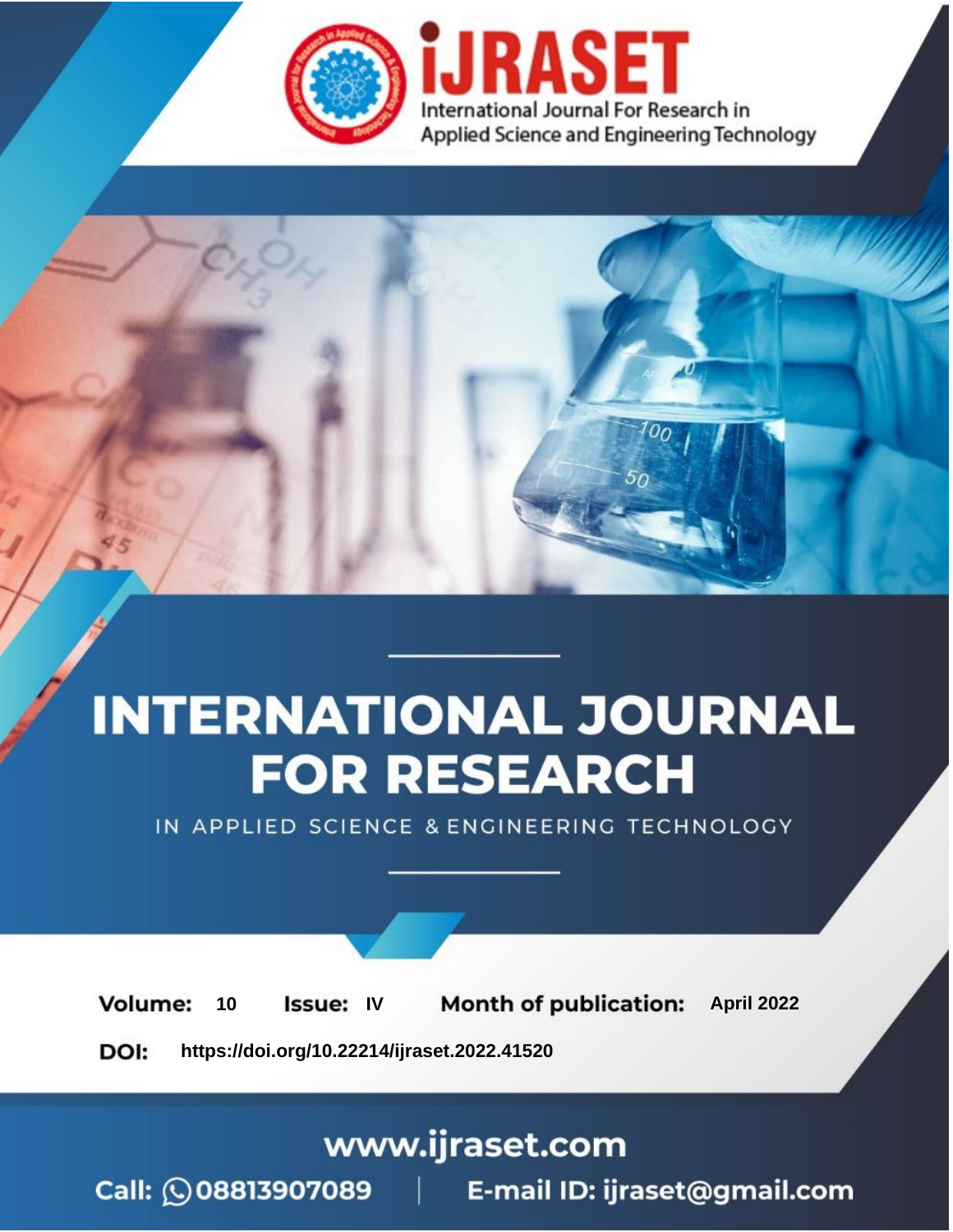

### **Thermal Neutron Scattering of Un-Aligned Multiwalled Carbon Nanotubes**

Dr. Seema Dabas

*Department of Physics, Shyam Lal College, University of Delhi, Delhi, India*

*Abstract: Neutron scattering is the scattering of free neutrons by matter. This process is used for the investigation of materials. Neutron scattering is an experimental technique which is applied in various areas of physics, physical chemistry, biophysics, crystallography and materials research. Neutron diffraction (elastic scattering) is used for determination of structures of materials. In this paper we attempted to study thermal neutron scattering in randomly un-aligned multi walled carbon nanotubes making use of an anisotropic dynamical model. This model includes the presence of both the surface modes and intertube coupling. Comparison of scattering cross section of un-aligned multiwalled carbon nanotubes has been done with fullerene and graphite. It was concluded that there is a significant difference between the values of scattering cross section for randomly un-aligned multiwalled carbon nanotubes and fullerene at higher values of energy.*

*Keywords: Carbon nanotubes, Elastic scattering, Neutron Diffraction, Frequency distribution function, Specific heat*

#### **I. INTRODUCTION**

The phonon frequency distribution function describes the experimentally measured temperature variation of specific heat in the temperature range 1-200K [1].Fast neutrons have a kinetic energy above 1 MeV. Their scattering by condensed substance can be compared to anelastic collision with a particle at rest. At each collision the fast neutron transfers a major portion of its kinetic energy to the scattering nucleus. In this way the neutron is slowed down until it reaches the stage of thermal equilibrium since neutrons are electrically neutral, they go through the sample moredeeper as compared to the electrically charged particles having comparable kinetic energy. They serve as rightprobes of bulk properties.

The kinetic energy of the free neutrons emitted by atomic nuclei in nuclear reactions is of the order of  $10^6$  eV. Because of emitted major amount of energy, these neutrons cannot be used to study the dynamics of the crystals. They are passed through a moderator having large neutron scattering cross-section and small neutron absorption cross-section so that their energy gets minimised.

#### **II. MATHEMATICAL FORMALISM**

The expression of double differential scattering cross-section [2,3] of thermal neutrons, for a solid, in the present case randomly unaligned multi walled carbon nanotubes, using the Fermi pseudo neutron-nuclear interaction potential, is expressed as follows:

$$
\eta(E_1, E_2, \theta) = \frac{(c1+c2)}{4\pi} \left[ \frac{E_2}{E_1} \right]^{\frac{1}{2}} e^{-2w} \left[ \delta(\xi) + \hbar k^2 \left\{ \frac{e^{\xi \theta_D/T} - 1}{2M\xi} \right\}^{-1} f(\xi) + \text{multiexcitation terms} \right] \tag{1}
$$

where

 $E_1$  and  $E_2$  are the initial and final energy of the neutron respectively.

 $\xi = (E_2 - E_1)$  is the energy exchange. All energies are in units of  $\xi_D = k_B \theta_D$ ,  $\theta_D$  being the Debye temperature and  $k_B$  is the Boltzmann constant,

 $c_1 = 4\pi c_{coh}^2$  and  $c_2 = 4\pi c_{incoh}^2$  are the bound coherent and incoherent scattering cross-sections of the carbon atom respectively, where  $c_{coh} = \langle c \rangle$  and  $c_{incoh} = \sqrt{\langle c^2 \rangle - \langle c \rangle^2}$  are the coherent and incoherent scattering amplitudes respectively,

 $p = \hbar k = \hbar (k_1 - k_0)$  $\rightarrow$  $\hbar$  $\rightarrow$  $\hat{\tau} = \hbar k = \hbar (k_1 - k_0)$  is the momentum transfer.  $k_0$  $\rightarrow$ and  $k_1$  $\rightarrow$ are initial and final wave vectors of the neutron respectively,  $\hbar = \frac{1}{2\pi}$  $\hbar = \frac{h}{2}$ , *h* being the Planck's constant,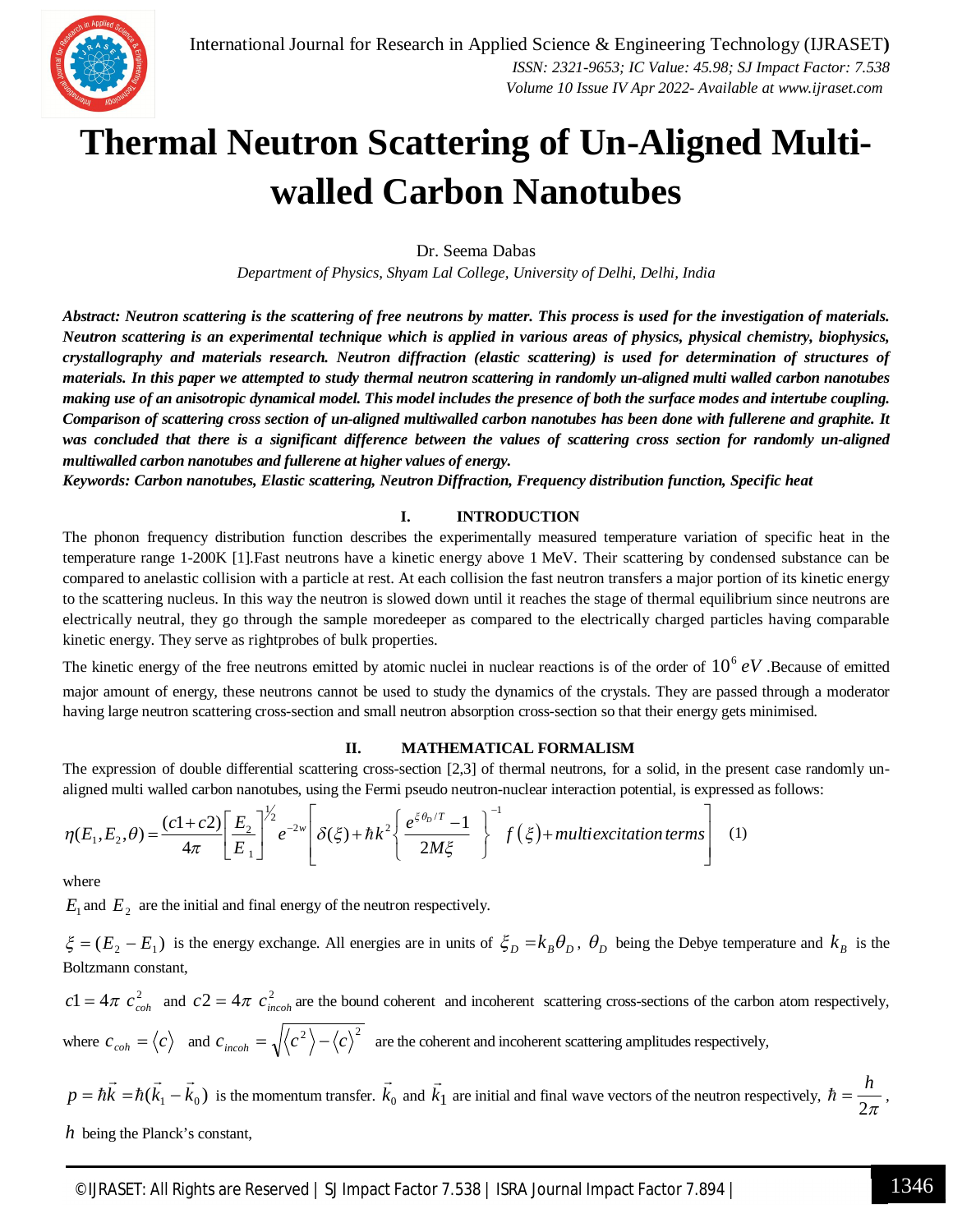

#### International Journal for Research in Applied Science & Engineering Technology (IJRASET**)**

 *ISSN: 2321-9653; IC Value: 45.98; SJ Impact Factor: 7.538 Volume 10 Issue IV Apr 2022- Available at www.ijraset.com*

 $e^{-2w}$ is the Debye-Waller factor where  $2w = k^2 \langle u^2 \rangle_T$ ,  $\hbar \vec{k} = \hbar |\vec{k}|$  $\rightarrow$  $\hbar$  $\rightarrow$  $\hbar \vec{k} = \hbar |\vec{k}|$  is the magnitude of momentum transfer and  $\langle u^2 \rangle_T$  is the mean square displacement of the atom at temperature, *T*.

 $\delta(\xi)$ , represents the elastic or zero-phonon scattering contribution. The second term, in the bracket, containing  $f(\xi)$ , the phonon frequency distribution function, denotes the one-phonon scattering and the rest of the higher phonon scattering processes have been lumped into multi-excitation terms. Here only elastic scattering is taken into account.

The total phonon frequency distribution function,  $f(\xi)$ , is the sum of  $f_i(\xi)$ :

$$
f(\xi) = \sum_l f_l(\xi)
$$

In the present case, the anisotropic dynamical model for the frequency distribution function[4, 5] of phonons in randomly un-aligned multi walled carbon nanotubes is given by

$$
f_l(\xi) = Y_l \xi^2 \qquad 0 \le \xi \le \xi_{0l}
$$
  
=  $Z_l \xi \qquad \xi_{0l} \le \xi \le \xi_{ml}$   
= 0 \qquad \xi > \xi\_{ml} (2)

where  $\zeta_{0l} = k_B \theta_{0l}$ ,  $\zeta_{ml} = k_B \theta_{ml}$ .  $\theta_{0l}$  and  $\theta_{ml}$  are the characteristic temperatures that define the extent of three-dimensionalmodes and two-dimensional mode region respectively, in a given direction *l*. Here  $\xi_{ml}$  is the maximum value of energy that twodimensional modes can have.  $l = x, y, z \, (x, y, z)$  represents the directions in the Cartesian coordinates and also the polarization of the phonons).  $Y_l$  and  $Z_l$  are constants to be determined using the conditions:

- *1*) Continuity of  $f_i(\xi)$  at  $\xi = \xi_0$
- *2)* Total number of modes is 3*N* , *N* being the total number of atoms in the solid and

$$
Y_{l} = \frac{6N}{\xi_{0l}(3\xi_{ml}^{2} - \xi_{0l}^{2})}
$$

$$
Z_{l} = \frac{6N}{(3\xi_{ml}^{2} - \xi_{0l}^{2})}
$$

In the present case

$$
f(\xi) = f_z(\xi) + 2 f_{xy}(\xi)
$$
 (3)

where frequency distribution function in *xy* direction is given by  $f_{xy}(\xi) = f_{x}(\xi) = f_{y}(\xi)$ .

#### *A. Elastic Scattering Cross-section*

The elastic scattering cross-section of thermal neutrons, of energy  $E$ , using anisotropic frequency distribution functioncan be given as follows:

$$
\eta_{el}(E) = \frac{(c1 + c2)}{4E\gamma} (1 - e^{-4E\gamma})
$$
\n(4)

where

$$
\gamma = \frac{m_{\rm o}}{M} \times \frac{1}{k_{\rm B}T} \times \varepsilon_{ac} \tag{5}
$$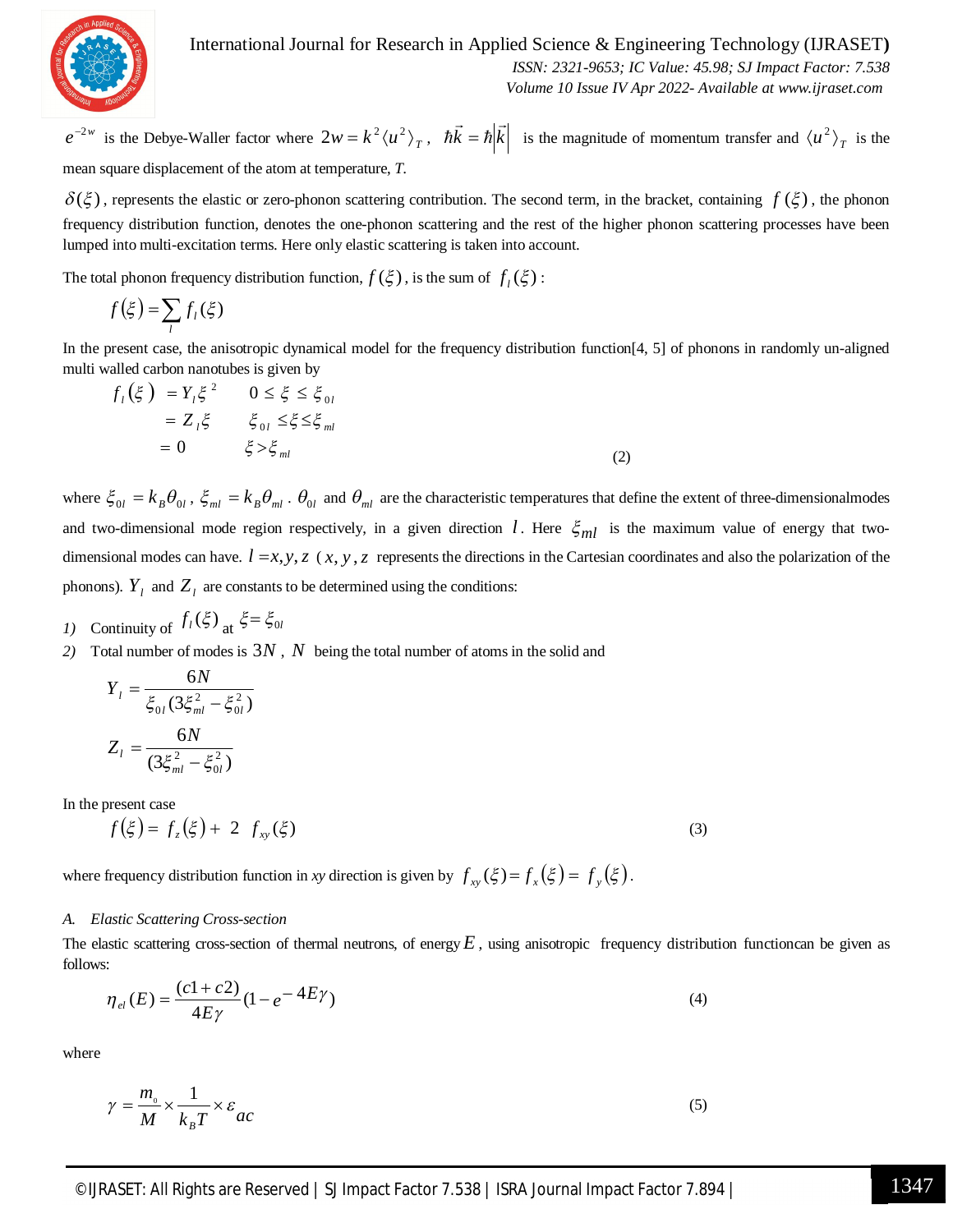

International Journal for Research in Applied Science & Engineering Technology (IJRASET**)**  *ISSN: 2321-9653; IC Value: 45.98; SJ Impact Factor: 7.538*

 *Volume 10 Issue IV Apr 2022- Available at www.ijraset.com*

with  $\varepsilon$ *ac* as given below:

$$
\varepsilon_{ac} = \frac{1}{3} \times \{W1 + W2 + W3 + W4\}
$$
 (6)

and

$$
W1 = \frac{6}{z_{0z}(3z_{mz}^2 - z_{0z}^2)} \left[ \frac{z_{0z}^2}{2} + 2 \int_0^{z_{0z}} \frac{z}{(e^z - 1)} dz \right]
$$
(7)

$$
W2 = \frac{6}{\left(3z_{mz}^2 - z_{0z}^2\right)} \left[ (z_{mz} - z_{0z}) + 2 \int_{z_{0z}}^{z_{mz}} \frac{1}{\left(e^z - 1\right)} \, dz \right] \tag{8}
$$

$$
W3 = \frac{12}{z_{0xy}\left(3z_{mxy}^2 - z_{0xy}^2\right)} \left[\frac{z_{0xy}^2}{2} + 2\int_0^{z_{0xy}} \frac{z}{(e^z - 1)} dz\right]
$$
(9)

$$
W4 = \frac{12}{\left(3z_{mxy}^2 - z_{0xy}^2\right)} \left[ \left(z_{mxy} - z_{0xy}\right) + 2 \int_{z_{0xy}}^{z_{mxy}} \frac{1}{\left(e^z - 1\right)} \, dz \right] \tag{10}
$$

where  $z = \frac{z}{k_B T}$ *z B*  $=\frac{\xi}{h(T)}, \xi$  being the energy of the phonons, *T*  $z_{0z} = \frac{v_{0z}}{T}$  $=\frac{\theta_{0z}}{\pi}$ , *T*  $z_{mz} = \frac{v_{mz}}{T}$  $=\frac{\theta_{mz}}{T},\ z_{0xy}=\frac{\theta_{0xy}}{T}$ *xy* 0 0  $\theta$  $=\frac{U_{0xy}}{T}$  and  $Z_{mxy}=\frac{U_{mxy}}{T}$ *mxy*  $\theta$  $=\frac{mxy}{T}$ ,  $m_0$  is the mass

of neutron and *M* is the mass of carbon atom.

#### **III. RESULTS AND DISCUSSION**

Using the above given equations and the appropriate values of the characteristic parameters  $\theta_{0z} = 1.25K$ ,  $\theta_{mz} = 905K$ ,  $\theta_{0x} = \theta_{0y} =$  $\theta_{0xy}$  = 1.25*K* and  $\theta_{mxy}$  = 50*K* and  $(c1 + c2)$  = 5.53 *barns*  $(1 \text{ barn } = 10^{-24} \text{ cm}^2)$ , elastic scattering cross section for randomly un-aligned multi walled carbon nanotubes have been evaluated for various values of incident neutron energies, *E*lying in the range  $10^{-4}$  eV to  $3 \times 10^{-1}$  eV. These calculations are shown in figure1 by solid line(——). Also comparison of these values with fullerene  $( - - - )$  and graphite  $( - \cdot - )$  has been plotted. Difference between the values of scattering cross section for randomly un-aligned multiwalled carbon nanotubes and fullerene is high at large values of energy.



Fig 1: Comparison of variation of thermal neutron scattering cross-sectionswith the incident energy of neutrons at 300K for randomly un-aligned multi walled carbon nanotubes with fullerene and graphite.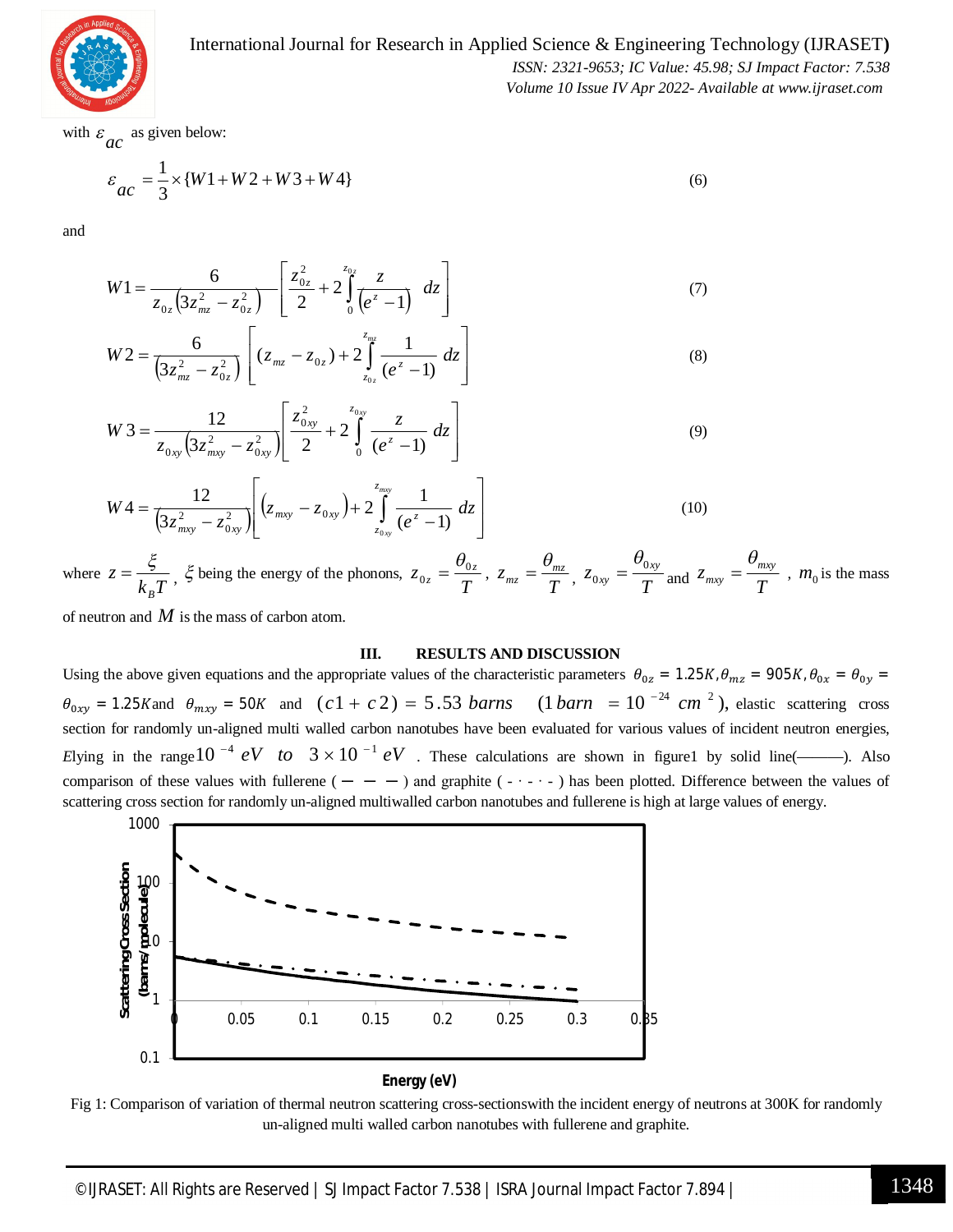

International Journal for Research in Applied Science & Engineering Technology (IJRASET**)**  *ISSN: 2321-9653; IC Value: 45.98; SJ Impact Factor: 7.538 Volume 10 Issue IV Apr 2022- Available at www.ijraset.com*

 $Fullerene(- - -)$ 

Graphite( -∙ - ∙ - )

Randomly un-aligned multi walled carbon nanotube (——)

#### **REFERENCES**

[1] A. Mizel, L. X. Benedict, M.L. Cohen, S. G. Louie, A. Zettl, N.K. Budraa W. P. Beyermann, Phys. Rev. B **60,** 3264 (1999).

[2] S.P. Tewari, P. Silotia, K. Bera and A. Saxena, Proceedings of SPIE, Nanotubes and Nanowires**5219,** 117 (2003).

[3] S.P. Tewari, J. Sood, P. Tondon and P. Silotia, Journal of Neutron Research **8,** 293 (2001).

[4] S.P. Tewari, P. Silotia and K. Bera, Mod. Phys.Lett. B**11,** 1031 (1997).

[5] S.P. Tewari, P. Silotia, S. Dabas and A. Saxena,Journal of Nanophotonics**2,**023503 (2008).